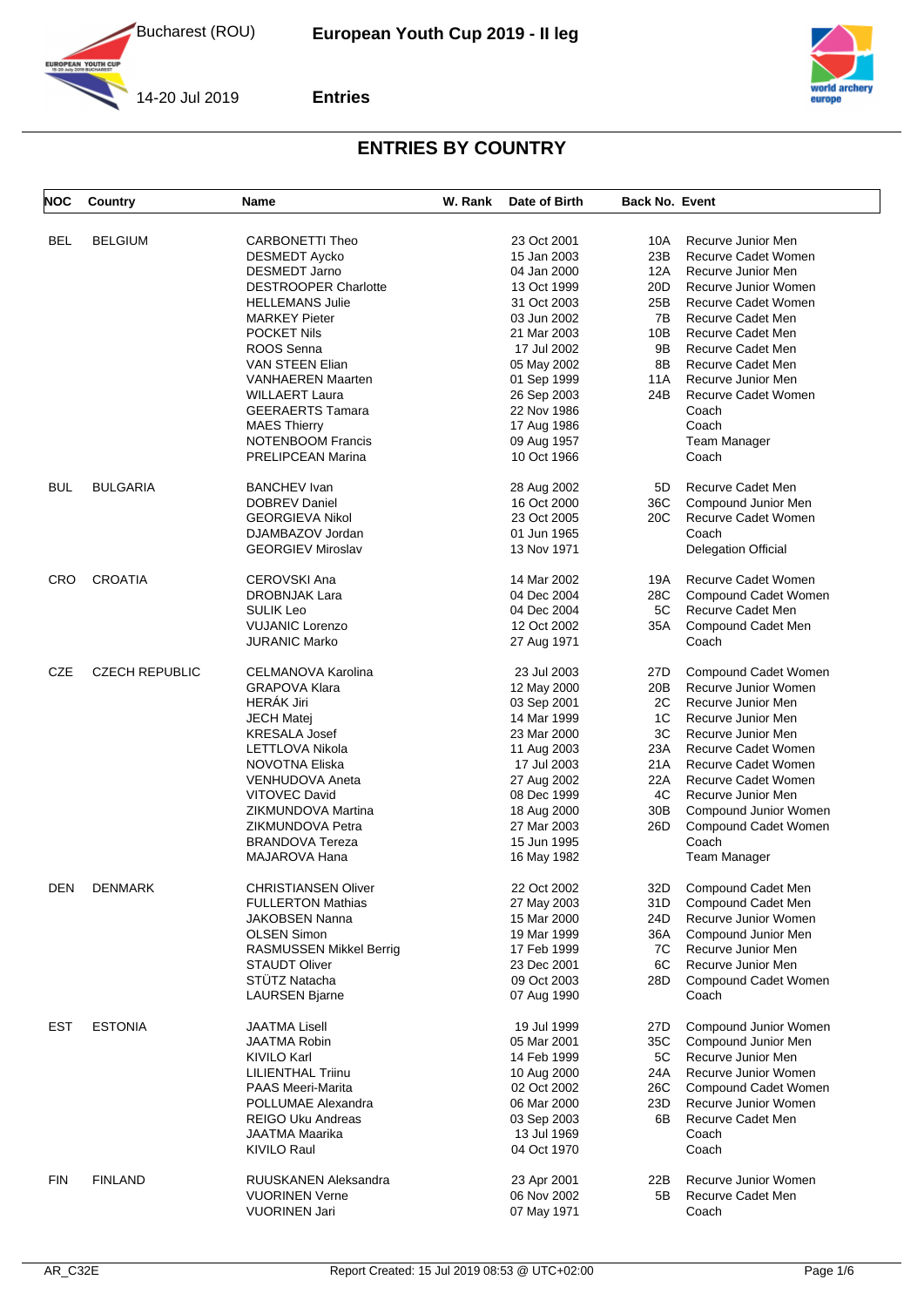



**IN YOUTH CUP** 

**Entries**

| NOC        | Country              | <b>Name</b>                  | W. Rank | Date of Birth | <b>Back No. Event</b> |                            |
|------------|----------------------|------------------------------|---------|---------------|-----------------------|----------------------------|
|            |                      |                              |         |               |                       |                            |
| <b>FRA</b> | <b>FRANCE</b>        | <b>BERNARDI Nicolas</b>      |         | 03 Jan 2003   | 3B                    | Recurve Cadet Men          |
|            |                      | <b>CADRONET Candice</b>      |         | 15 Nov 2003   | 29C                   | Compound Cadet Women       |
|            |                      | CHAMBRAUD Alyssia            |         | 10 Jan 2004   | 17A                   | Recurve Cadet Women        |
|            |                      | <b>DUFOUR Camille</b>        |         | 15 Aug 1999   | 35B                   | Compound Junior Men        |
|            |                      | <b>GRANDJEAN Lola</b>        |         | 03 Apr 2000   | 30A                   | Compound Junior Women      |
|            |                      | <b>JACQUEY Clement</b>       |         | 23 Jan 2000   | 11C                   | Recurve Junior Men         |
|            |                      | JAMOT Maxence                |         | 18 Aug 1999   | 12C                   | Recurve Junior Men         |
|            |                      | <b>KACZMARECK Elodie</b>     |         | 13 Jul 2000   | 21B                   | Recurve Junior Women       |
|            |                      | <b>LAMART Gauthier</b>       |         | 03 Jan 2002   | 1B                    | Recurve Cadet Men          |
|            |                      | <b>MASSERET Julia</b>        |         | 07 May 2002   | 18A                   | Recurve Cadet Women        |
|            |                      | RAMEL Aziliz                 |         | 10 May 2003   | 15A                   | Recurve Cadet Women        |
|            |                      | THIRION Lou                  |         | 17 Feb 2000   | 13C                   | Recurve Junior Men         |
|            |                      | <b>TREVES Aurelia</b>        |         | 24 May 2002   | 16A                   | Recurve Cadet Women        |
|            |                      | <b>VUILLIN Christophe</b>    |         | 25 Jan 2002   | 2B                    | Recurve Cadet Men          |
|            |                      | ZAJACZKOWSKY Hugo            |         | 09 Aug 2002   | 4B                    | Recurve Cadet Men          |
|            |                      | <b>AURAIX Jerome</b>         |         | 26 May 1973   |                       | Coach                      |
|            |                      | <b>JONETTE Nicolas</b>       |         | 11 Sep 1973   |                       | Coach                      |
|            |                      | <b>LOPES Camille</b>         |         | 28 Jan 1992   |                       | Coach                      |
|            |                      | <b>MUSY Frederique</b>       |         | 29 Aug 1958   |                       | Coach                      |
|            |                      | TIZZONI Jean-manuel          |         | 30 Apr 1971   |                       | Coach                      |
|            |                      | TOPANDE-MAKOMBO Gilles       |         | 02 Feb 1973   |                       | Coach                      |
|            |                      |                              |         |               |                       |                            |
| <b>GBR</b> | <b>GREAT BRITAIN</b> | ANNISON Layla                |         | 05 Jul 2002   | 28A                   | Compound Cadet Women       |
|            |                      | <b>BRYAN Jenny</b>           |         | 30 Dec 2002   | 27A                   | Compound Cadet Women       |
|            |                      | <b>CARPENTER Adam</b>        |         | 13 Jul 2002   | 33B                   | Compound Cadet Men         |
|            |                      | <b>CARPENTER Isabelle</b>    |         | 13 Jan 1999   | 27C                   | Compound Junior Women      |
|            |                      | <b>CLIFFORD Holly</b>        |         | 21 Jun 2002   | 29A                   | Compound Cadet Women       |
|            |                      | COSTANZA Marco               |         | 06 Feb 2004   | 13D                   | Recurve Cadet Men          |
|            |                      | <b>DONALDSON Cameron</b>     |         | 10 Jul 2000   | 12B                   | Recurve Junior Men         |
|            |                      | GIBSON Ella                  |         | 07 Jun 2000   | 28C                   | Compound Junior Women      |
|            |                      | <b>HASLAM Lewis</b>          |         | 30 Apr 2003   | 32B                   | Compound Cadet Men         |
|            |                      | HEALEY Penny                 |         | 07 Mar 2005   | 23C                   | Recurve Cadet Women        |
|            |                      | <b>MASON Lucy</b>            |         | 17 Jun 2000   | 26C                   | Compound Junior Women      |
|            |                      | PAUL Ruby                    |         | 24 May 2001   | 18B                   | Recurve Junior Women       |
|            |                      | PETRE Iulia                  |         | 05 Apr 2002   | 26A                   | Compound Cadet Women       |
|            |                      | PINDER Ryan                  |         | 02 Nov 1999   | 13B                   | Recurve Junior Men         |
|            |                      | PIPER Eleanor                |         | 11 Feb 1999   | 17B                   | Recurve Junior Women       |
|            |                      | PIPER Louisa                 |         | 21 May 2003   | 24C                   | Recurve Cadet Women        |
|            |                      | REID Jacob                   |         | 17 Aug 2001   | 14B                   | Recurve Junior Men         |
|            |                      | ROGERS Thea                  |         | 14 May 2002   | 22C                   | Recurve Cadet Women        |
|            |                      | <b>SUSCA Thomas</b>          |         | 17 Sep 2004   | 12C                   | Recurve Cadet Men          |
|            |                      | <b>THOMAS Nathan</b>         |         | 17 Jan 2002   | 31B                   | Compound Cadet Men         |
|            |                      | THOMAS-PRAUSE Kai            |         | 24 May 2000   | 33B                   | Compound Junior Men        |
|            |                      | <b>WARNER Elizabeth</b>      |         | 15 Nov 1999   |                       | 19B Recurve Junior Women   |
|            |                      | <b>WHITMARSH Austin</b>      |         | 15 Mar 2003   | 11C                   | Recurve Cadet Men          |
|            |                      | <b>WONG Matthew</b>          |         | 28 Mar 2001   | 32B                   | Compound Junior Men        |
|            |                      | WOODGATE James               |         | 29 May 2002   | 14D                   | Recurve Cadet Men          |
|            |                      | <b>FERGUSON Anthony</b>      |         | 08 Aug 1956   |                       | Coach                      |
|            |                      | <b>GILL Daniel</b>           |         | 01 Jun 1980   |                       | Coach                      |
|            |                      | <b>GRAY Tony</b>             |         | 01 Sep 1960   |                       | Team Manager               |
|            |                      | <b>HUTCHISON Gaynor</b>      |         | 20 Jan 1966   |                       | Coach                      |
|            |                      | <b>NASH Roy</b>              |         | 12 Feb 1973   |                       | Coach                      |
|            |                      | <b>SCOTT Simon</b>           |         | 20 Jun 1977   |                       | Coach                      |
|            |                      |                              |         |               |                       |                            |
| GEO        | <b>GEORGIA</b>       | <b>BASILADZE Anri</b>        |         | 14 Apr 2002   | 1C                    | Recurve Cadet Men          |
|            |                      | <b>EVGENIDZE Nino</b>        |         | 27 Oct 2002   | 20B                   | <b>Recurve Cadet Women</b> |
|            |                      | MACHAVARIANI Aleksandre      |         | 05 Jul 2005   | 2C                    | Recurve Cadet Men          |
|            |                      | <b>MAKIEV Temur</b>          |         | 10 May 2004   | ЗC                    | Recurve Cadet Men          |
|            |                      | MTSKERASHVILI Lali           |         | 11 Oct 2004   | 19B                   | Recurve Cadet Women        |
|            |                      | SILAGADZE Otar               |         | 03 Mar 2002   | 4C                    | Recurve Cadet Men          |
|            |                      | <b>ALEQSANDRE Mezhevidze</b> |         | 07 Nov 1956   |                       | Coach                      |
|            |                      | <b>BASILADZE Guram</b>       |         | 10 Apr 1961   |                       | Coach                      |
|            |                      | SANISHVILI Artem             |         | 11 Nov 1948   |                       | Team Manager               |
|            |                      |                              |         |               |                       |                            |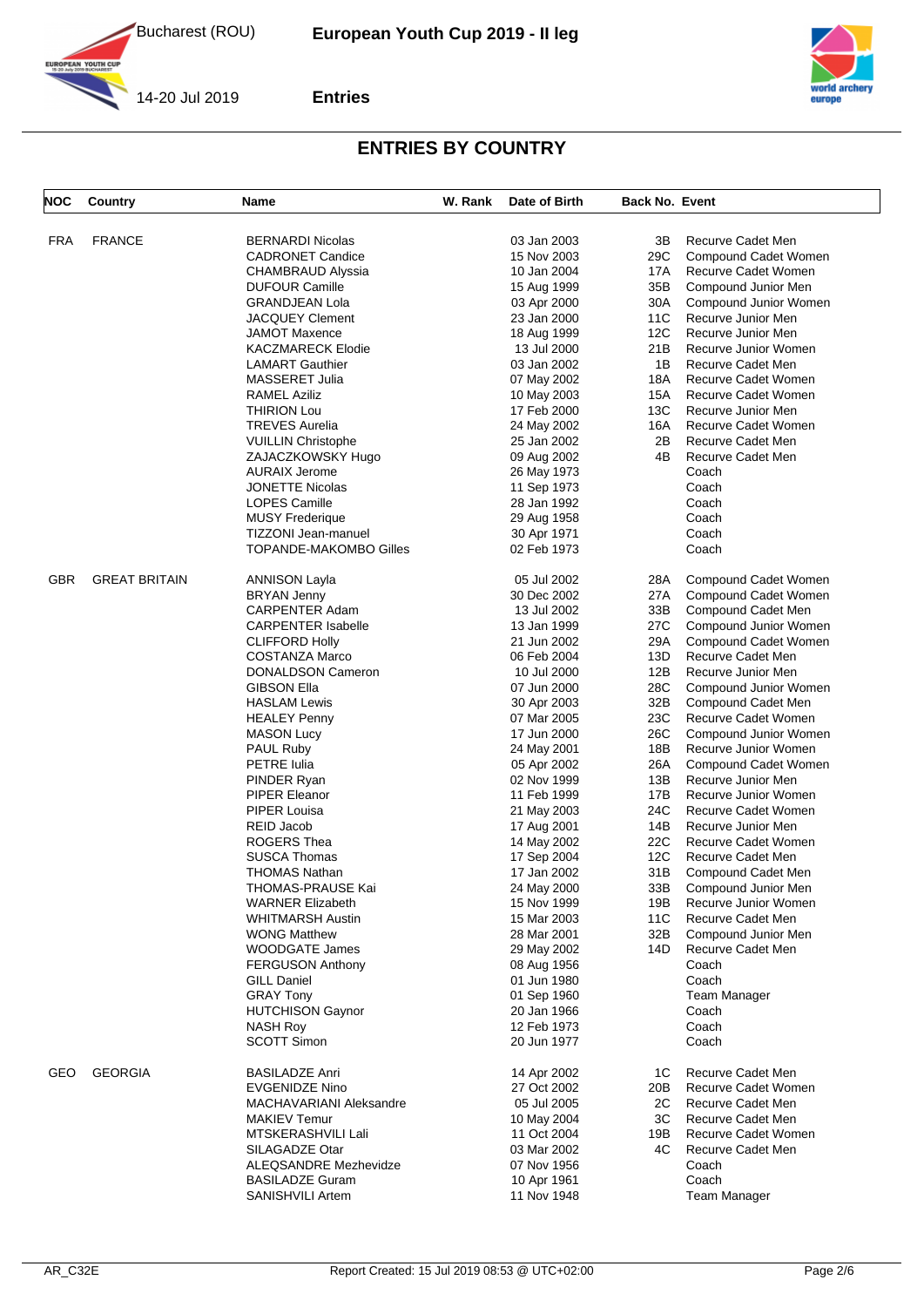



**IN YOUTH CUP** 

**Entries**

| <b>NOC</b> | <b>Country</b> | Name                                   | W. Rank | Date of Birth | <b>Back No. Event</b> |                          |
|------------|----------------|----------------------------------------|---------|---------------|-----------------------|--------------------------|
|            |                |                                        |         |               |                       |                          |
| <b>GER</b> | <b>GERMANY</b> | <b>LINKE Erik</b>                      |         | 03 Dec 2003   | 6D                    | Recurve Cadet Men        |
|            |                | <b>MERKEL Domenic</b>                  |         | 23 Mar 2003   | 8D                    | <b>Recurve Cadet Men</b> |
|            |                | <b>REINCKE Sarah</b>                   |         | 29 Sep 2002   | 25A                   | Recurve Cadet Women      |
|            |                | <b>REISENWEBER Clea</b>                |         | 28 Nov 2003   | 24A                   | Recurve Cadet Women      |
|            |                | <b>SCHILP Flavio</b>                   |         | 04 Jul 2003   | 7D.                   | Recurve Cadet Men        |
|            |                | <b>SCHWERTMANN Nils</b>                |         | 01 Jan 1999   | 9D                    | Recurve Junior Men       |
|            |                | TARTLER Elisa                          |         | 05 Jan 1999   | 21D.                  | Recurve Junior Women     |
|            |                | <b>VETTER Jonathan</b>                 |         | 17 Feb 2001   | 10D                   | Recurve Junior Men       |
|            |                |                                        |         | 03 Jul 2000   |                       |                          |
|            |                | <b>WIESER Moritz</b>                   |         |               | 11D                   | Recurve Junior Men       |
|            |                | <b>WOLLBRING Pia</b>                   |         | 06 Jan 2004   | 21C -                 | Recurve Cadet Women      |
|            |                | <b>DEHN Sandra</b>                     |         | 08 Apr 1978   |                       | Coach                    |
|            |                | DELLENBACH Marc                        |         | 25 Nov 1974   |                       | Coach                    |
|            |                | <b>KUHR Guenter</b>                    |         | 28 Jul 1969   |                       | Coach                    |
| GRE        | <b>GREECE</b>  | ANASTASIADIS Panteleimon               |         | 23 Mar 2001   | 35A                   | Compound Junior Men      |
|            |                | CHALKIOPOULOU DASKALAKI Sofia Theodora |         | 26 Jan 2004   | 18D                   | Recurve Cadet Women      |
|            |                | <b>CHARISIS Evangelos</b>              |         | 06 May 2005   | 2A                    | Recurve Cadet Men        |
|            |                | <b>CHRISTOPOULOS Antonios</b>          |         | 16 Nov 2004   | 3A                    | Recurve Cadet Men        |
|            |                | NASOULA Maria                          |         | 13 Sep 2005   | 20D                   | Recurve Cadet Women      |
|            |                |                                        |         |               |                       | Recurve Cadet Women      |
|            |                | PAPADOPOULOU Dimitra                   |         | 16 Apr 2003   | 19D -                 |                          |
|            |                | SIDIROPOULOS Konstantinos              |         | 29 Apr 2003   | 1A                    | Recurve Cadet Men        |
|            |                | <b>SOULTIS Christos</b>                |         | 13 Mar 2004   | 4A                    | Recurve Cadet Men        |
|            |                | <b>SPATALAS Filippos</b>               |         | 14 Jan 2004   | 34B                   | Compound Cadet Men       |
|            |                | <b>THEMELIS Panagiotis</b>             |         | 30 May 2000   | 5D                    | Recurve Junior Men       |
|            |                | ZACHARIAS Konstantinos                 |         | 23 Dec 2001   | 6D                    | Recurve Junior Men       |
|            |                | <b>ZAIMIDI Alexandra</b>               |         | 04 Jun 2001   | 26D                   | Compound Junior Women    |
|            |                | <b>NASOULAS Alexandros</b>             |         | 28 Jan 1967   |                       | Coach                    |
|            |                | PAMVOUXOGLOU Alexandros                |         | 01 Oct 1977   |                       | Coach                    |
| <b>ISR</b> | <b>ISRAEL</b>  | <b>FRENKEL Niv</b>                     |         | 19 Feb 2004   | 9D                    | <b>Recurve Cadet Men</b> |
|            |                | <b>GERSHOVITZ Dan</b>                  |         | 29 Jan 2004   | 12D                   | <b>Recurve Cadet Men</b> |
|            |                | <b>KLEINER Shahar</b>                  |         | 30 Sep 2003   | 10D                   | Recurve Cadet Men        |
|            |                | <b>MONASSEVITCH Ruchama Rivka</b>      |         | 14 Jan 2002   | 20A                   | Recurve Cadet Women      |
|            |                |                                        |         |               |                       |                          |
|            |                | RAVID Naveh                            |         | 03 Jan 2001   | 8A                    | Recurve Junior Men       |
|            |                | <b>ROZINER Eyal</b>                    |         | 16 Nov 2002   | 11D                   | Recurve Cadet Men        |
|            |                | YAMROM Shamai Hanania                  |         | 07 Apr 2005   | 34C                   | Compound Cadet Men       |
|            |                | <b>KLEINER Ronit</b>                   |         | 06 Mar 1976   |                       | <b>Team Manager</b>      |
|            |                | <b>MATZKIN Guy</b>                     |         | 01 Jan 1990   |                       | Coach                    |
|            |                | <b>MELAMED Yehonatan</b>               |         | 04 Jun 1986   |                       | Coach                    |
| ITA        | <b>ITALY</b>   | <b>BALSAMO Matteo</b>                  |         | 11 Oct 2002   | 14B                   | Recurve Cadet Men        |
|            |                | <b>BAZZICHETTO Elisa</b>               |         | 01 May 2002   | 29D                   | Compound Cadet Women     |
|            |                | <b>BISCARDO Elia</b>                   |         | 24 Jun 2001   | 3D                    | Recurve Junior Men       |
|            |                | <b>BOGGIATTO Alex</b>                  |         | 08 Jul 1999   | 34D                   | Compound Junior Men      |
|            |                | <b>BRUNELLO Antonio</b>                |         | 28 Jan 2002   | 31C                   | Compound Cadet Men       |
|            |                | <b>COMPAGNO Chiara</b>                 |         | 25 May 2005   | 21D -                 | Recurve Cadet Women      |
|            |                | CUOGO Giacomo                          |         | 27 Feb 2002   | 33C                   | Compound Cadet Men       |
|            |                |                                        |         |               |                       |                          |
|            |                | DE ANGELI Valentino                    |         | 04 Aug 2002   | 32C                   | Compound Cadet Men       |
|            |                | <b>FABRIZZI Federico</b>               |         | 20 Jun 2002   | 8C                    | Recurve Cadet Men        |
|            |                | <b>GREGORI Francesco</b>               |         | 29 May 2002   | 10C                   | Recurve Cadet Men        |
|            |                | <b>GRILLI Eleonora</b>                 |         | 10 Aug 1999   | 27A                   | Compound Junior Women    |
|            |                | <b>HERVAT Karen</b>                    |         | 04 Mar 2001   | 22A                   | Recurve Junior Women     |
|            |                | <b>LANDI Ginevra</b>                   |         | 24 May 2004   | 23D                   | Recurve Cadet Women      |
|            |                | LOVO Niccolò                           |         | 24 Mar 2001   | 4D                    | Recurve Junior Men       |
|            |                | <b>MANGERINI Alessio</b>               |         | 11 Apr 2002   | 9C                    | Recurve Cadet Men        |
|            |                | <b>NATALE Paola</b>                    |         | 01 Oct 2000   | 26A                   | Compound Junior Women    |
|            |                | <b>PAOLI Alessandro</b>                |         | 27 Aug 1999   | 2D                    | Recurve Junior Men       |
|            |                | ROLANDO Aiko                           |         | 01 Apr 2002   | 22D                   | Recurve Cadet Women      |
|            |                | <b>RONER Elisa</b>                     |         | 04 Jul 2001   | 28A                   | Compound Junior Women    |
|            |                | <b>SANTI Matteo</b>                    |         | 25 Oct 1999   | 1D                    | Recurve Junior Men       |
|            |                |                                        |         |               |                       |                          |
|            |                | <b>SERAFINI Martina</b>                |         | 25 Jun 2004   | 27C                   | Compound Cadet Women     |
|            |                | FALZONI Giovanni                       |         | 13 Mar 1953   |                       | Coach                    |
|            |                | <b>MOTTA Mariaraffaella</b>            |         | 13 Oct 1963   |                       | Coach                    |
|            |                | <b>OLIVIERI Fabio</b>                  |         | 15 Apr 1956   |                       | Coach                    |
|            |                | PODDIGHE Paolo                         |         | 20 Feb 1960   |                       | <b>Team Manager</b>      |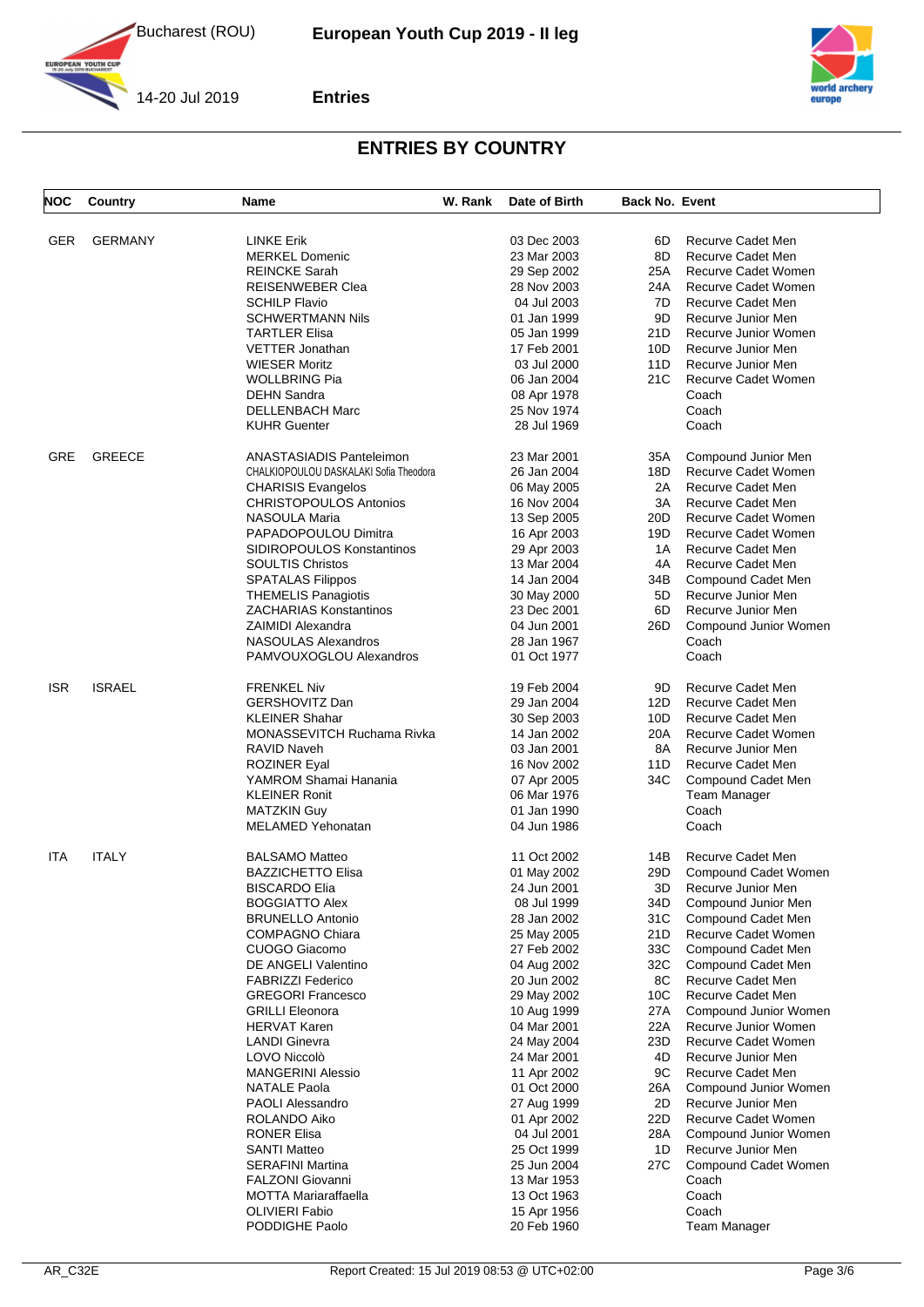

**IN YOUTH CUP** 



14-20 Jul 2019

**Entries**

| NOC        | Country            | <b>Name</b>                         | W. Rank | Date of Birth | <b>Back No. Event</b> |                            |
|------------|--------------------|-------------------------------------|---------|---------------|-----------------------|----------------------------|
|            |                    |                                     |         |               |                       |                            |
| LAT        | LATVIA             | <b>BLAZE Davis</b>                  |         | 02 Oct 2000   | 6B                    | Recurve Junior Men         |
|            |                    | <b>GRINVALDE Janeta</b>             |         | 07 Mar 2000   | 29C                   | Compound Junior Women      |
|            |                    | <b>SERGEJEVS Romans</b>             |         | 19 Oct 2006   | 6C                    | Recurve Cadet Men          |
|            |                    | SIKSNA Evija                        |         | 14 Aug 2004   | 25C                   | Recurve Cadet Women        |
|            |                    | SINNIKOVS Nikolajs                  |         | 01 Feb 2000   | 5B                    | Recurve Junior Men         |
|            |                    | LAPSINA Elina                       |         | 26 Feb 1984   |                       |                            |
|            |                    |                                     |         |               |                       | <b>Team Manager</b>        |
|            |                    | <b>PODINS Arnis</b>                 |         | 25 Feb 1964   |                       | <b>Delegation Official</b> |
| <b>NED</b> | <b>NETHERLANDS</b> | <b>BROEKSMA Gijs</b>                |         | 10 Dec 1999   | 10B                   | Recurve Junior Men         |
|            |                    | <b>GROOT WASSINK Chris</b>          |         | 13 Jan 2002   | 11B                   | Recurve Cadet Men          |
|            |                    | SMEETS Yaël                         |         | 17 Oct 2004   | 13B                   | Recurve Cadet Men          |
|            |                    | SNELDER Rik                         |         | 08 Feb 2001   | 36D                   | Compound Junior Men        |
|            |                    | VAES Damian                         |         | 11 Aug 2001   | 9Β                    | Recurve Junior Men         |
|            |                    | VAN DER WINKEL Laura                |         | 15 Nov 2001   | 20 <sub>C</sub>       | Recurve Junior Women       |
|            |                    | VAN LAARHOVEN Kay                   |         | 22 Nov 2002   | 12B                   | Recurve Cadet Men          |
|            |                    | <b>VERWOERDT Max</b>                |         | 06 Nov 2000   | 37C                   | Compound Junior Men        |
|            |                    | <b>WILTHAGEN Jonah</b>              |         | 08 Nov 1999   | 11B                   | Recurve Junior Men         |
|            |                    | <b>CUSTERS Emiel</b>                |         | 28 Jun 1986   |                       | Team Manager               |
|            |                    | <b>HEIJER Wim</b>                   |         | 20 Jul 1967   |                       | Coach                      |
|            |                    | VAN ROZENDAAL-VAN GERVEN Jacqueline |         | 20 Feb 1964   |                       | Coach                      |
|            |                    |                                     |         |               |                       |                            |
| <b>NOR</b> | <b>NORWAY</b>      | FIGVED Sander                       |         | 22 Mar 2002   | 35C                   | Compound Cadet Men         |
|            |                    | <b>ISNES Trym</b>                   |         | 10 Oct 2000   | 34B                   | Compound Junior Men        |
|            |                    | <b>ROTH Sander</b>                  |         | 02 Jan 2000   | 7A                    | Recurve Junior Men         |
|            |                    | NILSEN Magne                        |         | 08 Aug 1967   |                       | Team Manager               |
|            |                    |                                     |         |               |                       |                            |
| POL        | <b>POLAND</b>      | <b>KASPROWSKI Oskar</b>             |         | 03 Feb 2000   | 14C                   | Recurve Junior Men         |
|            |                    | KOCAJ Marlena                       |         | 24 Sep 1999   | 17C                   | Recurve Junior Women       |
|            |                    | LAZOWSKI Filip                      |         | 12 Jan 2001   | 13D                   | Recurve Junior Men         |
|            |                    | NAPLOSZEK Kamila                    |         | 26 May 1999   | 19C                   | Recurve Junior Women       |
|            |                    | NE?CIOR Andrzej                     |         | 28 Jul 2001   | 9A                    | Recurve Junior Men         |
|            |                    | PLAZA Klaudia                       |         | 17 May 2003   | 18C                   | Recurve Junior Women       |
|            |                    | <b>ANTONOV Serhiy</b>               |         | 18 Aug 1965   |                       | Coach                      |
|            |                    | <b>TROJNAR Jacek</b>                |         | 06 Aug 1961   |                       | Coach                      |
|            |                    |                                     |         |               |                       |                            |
| ROU        | <b>ROMANIA</b>     | ALBU Stefana                        |         | 17 Sep 2003   | 26B                   | Compound Cadet Women       |
|            |                    | ALEXANDRESCU Rares Daniel           |         | 05 Jul 2004   | 33C                   | Compound Junior Men        |
|            |                    | <b>AMAISTROAIE Madalina</b>         |         | 09 Dec 2002   | 15C                   | Recurve Cadet Women        |
|            |                    | <b>ANDREI Emanuel</b>               |         | 27 Feb 2005   | 34C                   | Compound Junior Men        |
|            |                    | <b>ANDRONIC Vasilica</b>            |         | 27 Dec 2003   | 27B                   | Compound Junior Women      |
|            |                    | AVACARITEI Claudia                  |         | 22 Apr 2004   | 27B                   | Compound Cadet Women       |
|            |                    | <b>BUSUIOC Corina</b>               |         | 28 Dec 2004   | 22C                   | Recurve Junior Women       |
|            |                    | BUZILA-BALAS Tudor                  |         | 08 Apr 2003   | 9A                    | Recurve Cadet Men          |
|            |                    | CIOCAN Vlad                         |         | 26 Mar 2004   | 1Β                    | Recurve Junior Men         |
|            |                    | CREANGA Alexandra                   |         | 28 Jan 2003   | 28B                   | Compound Cadet Women       |
|            |                    | FECIORU Ilinca Andreea              |         | 19 Jul 2002   | 17C                   | Recurve Cadet Women        |
|            |                    | FORRAY Alexandra                    |         | 09 Apr 2003   | 16C                   | Recurve Cadet Women        |
|            |                    | <b>FRAI Cosmin</b>                  |         | 09 Sep 2001   | 2Β                    | Recurve Junior Men         |
|            |                    | <b>HABIAN Denis</b>                 |         | 24 May 2005   | 10A                   | Recurve Cadet Men          |
|            |                    | HALUS Anda                          |         | 12 Apr 2005   | 23C                   | Recurve Junior Women       |
|            |                    | <b>MIKLOS Beatrice</b>              |         | 11 Jun 2003   | 18C                   | Recurve Cadet Women        |
|            |                    | <b>MIKLOS Eduard</b>                |         | 26 May 2001   | 3В                    | Recurve Junior Men         |
|            |                    | <b>OPREA Gabriel</b>                |         | 16 Oct 2002   | 32C                   | Compound Junior Men        |
|            |                    |                                     |         |               |                       |                            |
|            |                    | RUSU Mihai                          |         | 26 Mar 2001   | 4B                    | Recurve Junior Men         |
|            |                    | <b>SANDU Gabriel</b>                |         | 23 Jan 2003   | 31 A                  | Compound Cadet Men         |
|            |                    | SCINTEI Elena                       |         | 01 Apr 2003   | 24C                   | Recurve Junior Women       |
|            |                    | <b>SERBAN Erica</b>                 |         | 17 May 2003   | 26B                   | Compound Junior Women      |
|            |                    | <b>TANASESCU Flavius</b>            |         | 04 May 2005   | 7A                    | Recurve Cadet Men          |
|            |                    | <b>TIMPU Mario</b>                  |         | 17 Jul 2003   | 8A                    | Recurve Cadet Men          |
|            |                    | TRESTARIU IVU Ana                   |         | 03 Jul 2002   | 28B                   | Compound Junior Women      |
|            |                    | <b>VIZANTE Calin</b>                |         | 12 Jul 2002   | 33A                   | Compound Cadet Men         |
|            |                    | <b>VLAD Teodor</b>                  |         | 05 Sep 2002   | 32A                   | Compound Cadet Men         |
|            |                    | <b>DANILA Andrei</b>                |         | 16 Jan 1994   |                       | Coach                      |
|            |                    | <b>DENES Alexandru</b>              |         | 24 Jun 1955   |                       | Team Manager               |
|            |                    | PUSCA Gigi                          |         | 05 May 1975   |                       | Coach                      |
|            |                    | VIOREL Habian                       |         | 19 Sep 1968   |                       | Coach                      |
|            |                    |                                     |         |               |                       |                            |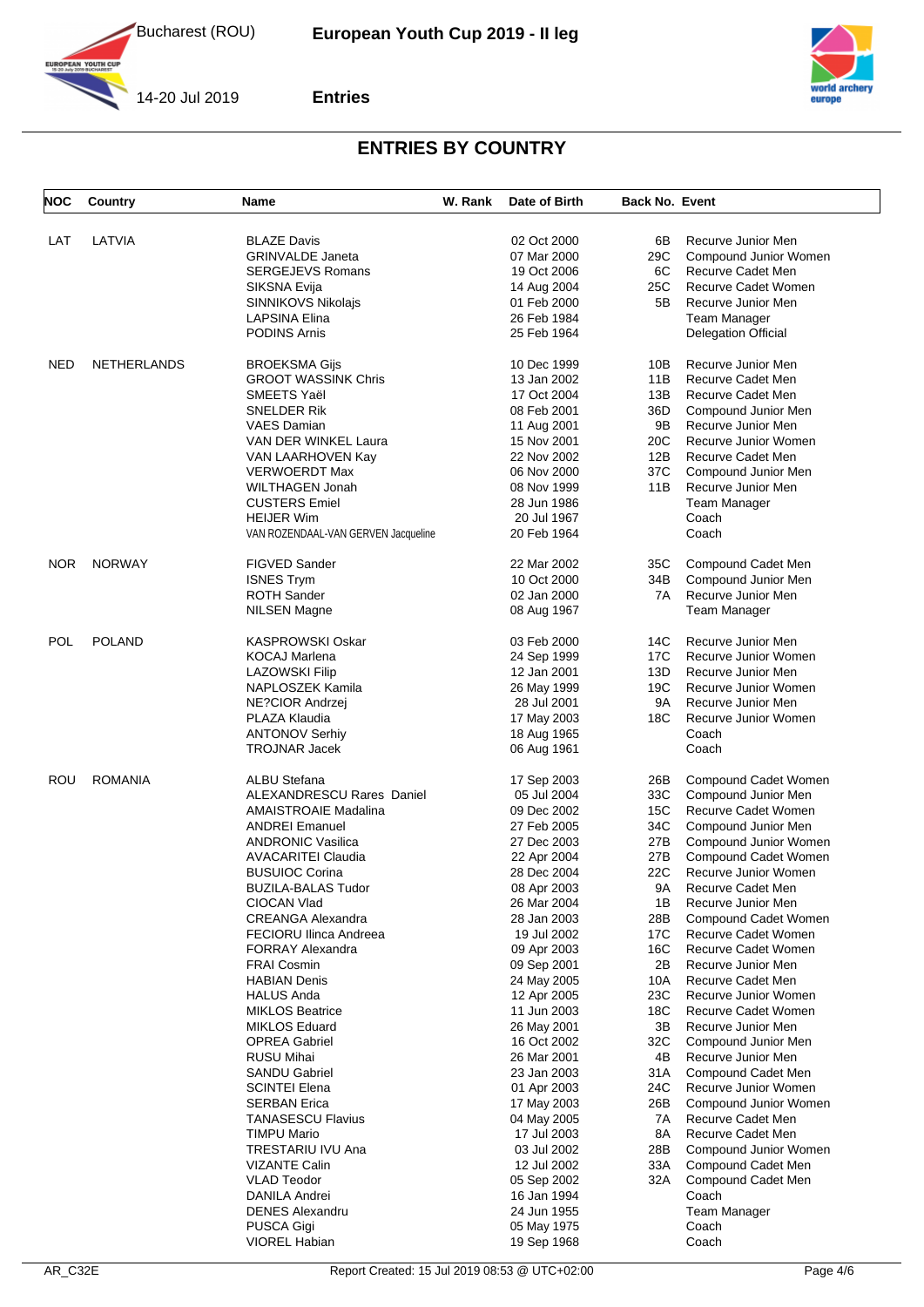



**IN YOUTH CUP** 

**Entries**

| <b>NOC</b> | Country            | Name                         | W. Rank | Date of Birth | <b>Back No. Event</b> |                       |
|------------|--------------------|------------------------------|---------|---------------|-----------------------|-----------------------|
| <b>RUS</b> | <b>RUSSIA</b>      | <b>BIRIUKOVA Ekaterina</b>   |         | 12 Oct 2000   | 18D                   | Recurve Junior Women  |
|            |                    | <b>BUDAEV Sodnom</b>         |         | 15 Jul 1999   | 8C                    | Recurve Junior Men    |
|            |                    | <b>BUDAZHAPOVA Tuiana</b>    |         | 15 Aug 2002   | 16D                   | Recurve Cadet Women   |
|            |                    | <b>CHEREMISKIN Stanislav</b> |         | 15 Jan 2001   | 9C                    | Recurve Junior Men    |
|            |                    | CHERKEZOVA Arina             |         | 29 Apr 2004   | 29B                   | Compound Cadet Women  |
|            |                    | DASHEEVA Alina               |         | 23 Oct 2002   | 15D                   | Recurve Cadet Women   |
|            |                    | DASHIDONDOKOVA Saiana        |         | 17 Dec 2001   | 17D                   | Recurve Junior Women  |
|            |                    | DORZHIEV Bato                |         | 09 Jul 2003   | 11A                   | Recurve Cadet Men     |
|            |                    | <b>EFIMOV Roman</b>          |         | 15 Feb 2000   | 37B                   | Compound Junior Men   |
|            |                    | <b>KOSENKOV Daniil</b>       |         | 15 Apr 2003   | 35B                   | Compound Cadet Men    |
|            |                    | <b>KRIKUNOVA Polina</b>      |         | 20 Aug 2003   | 17D                   | Recurve Cadet Women   |
|            |                    | MAKHMUDOVA Nurinisso         |         | 28 Aug 2000   | 19D                   | Recurve Junior Women  |
|            |                    | <b>OSOROV Bujanto</b>        |         | 12 Jun 2002   | 13A                   | Recurve Cadet Men     |
|            |                    | <b>RUSIN Artem</b>           |         | 25 Jun 2002   | 12A                   | Recurve Cadet Men     |
|            |                    | SANINA Veronika              |         | 04 Jun 1999   | 30C                   | Compound Junior Women |
|            |                    | SHENKHOROV Sergei            |         | 22 Apr 2001   | 37A                   | Compound Junior Men   |
|            |                    | SUSHKEEV Naidan              |         | 27 Apr 2000   | 10C                   | Recurve Junior Men    |
|            |                    | <b>KOSHARIN Valentin</b>     |         | 01 Nov 1990   |                       | Coach                 |
|            |                    | PLATONOV Oleg                |         | 12 Dec 1971   |                       | Coach                 |
|            |                    | TSYDENOV Tumen               |         | 27 Aug 1990   |                       | Coach                 |
|            |                    |                              |         |               |                       |                       |
| <b>SLO</b> | <b>SLOVENIA</b>    | <b>BIZJAK Nik</b>            |         | 07 Jun 1999   | 13A                   | Recurve Junior Men    |
|            |                    | PODKRAJŠEK Sergej            |         | 26 Jun 1999   | 12D                   | Recurve Junior Men    |
|            |                    | RAVNIKAR Ziga                |         | 25 Dec 1999   | 14A                   | Recurve Junior Men    |
|            |                    | <b>ZUPANC Matej</b>          |         | 05 Dec 1980   |                       | Team Manager          |
| SUI        | <b>SWITZERLAND</b> | <b>CHABIN Keziah</b>         |         | 14 Feb 2002   | 14A                   | Recurve Cadet Men     |
|            |                    | <b>CHOFFAT Valentin</b>      |         | 21 Aug 2000   | 8Β                    | Recurve Junior Men    |
|            |                    | <b>COOKE Innes</b>           |         | 22 Dec 1999   | 7B                    | Recurve Junior Men    |
|            |                    | <b>HUNSPERGER Janine</b>     |         | 20 Jul 2000   | 29B                   | Compound Junior Women |
|            |                    | PICHONNAZ Maxine             |         | 13 Jul 2000   | 21C                   | Recurve Junior Women  |
|            |                    | VALLARO Andrea               |         | 11 Apr 2000   | 33D                   | Compound Junior Men   |
|            |                    | <b>VARONE Justin</b>         |         | 17 Feb 2001   | 32D                   | Compound Junior Men   |
|            |                    | <b>CLINI Filippo</b>         |         | 02 Jan 1975   |                       | Team Manager          |
|            |                    | <b>XOTTI Tiziano</b>         |         | 27 Aug 1962   |                       | Coach                 |
| <b>SVK</b> | <b>SLOVAKIA</b>    | <b>BARANKOVA Denisa</b>      |         | 07 Sep 2001   | 21 A                  | Recurve Junior Women  |
|            |                    | BENDÍKOVÁ Elena              |         | 06 Jan 2004   | 22B                   | Recurve Cadet Women   |
|            |                    | <b>CADER Tomas</b>           |         | 26 Oct 1999   | 7D                    | Recurve Junior Men    |
|            |                    | <b>GALANDA Dusan</b>         |         | 18 Oct 2003   | 7C                    | Recurve Cadet Men     |
|            |                    | <b>HANULIAK Jan Jakub</b>    |         | 08 Dec 2000   | 8D                    | Recurve Junior Men    |
|            |                    | <b>MACHAN Maros</b>          |         | 11 Apr 2003   | 5А                    | Recurve Cadet Men     |
|            |                    | <b>MAJERIK Andrej</b>        |         | 07 Aug 2003   | 6A                    | Recurve Cadet Men     |
|            |                    | POKORADI Viktoria            |         | 03 Apr 2004   | 21B                   | Recurve Cadet Women   |
|            |                    | <b>SEDIVY Simon</b>          |         | 13 Feb 2006   | 34A                   | Compound Cadet Men    |
|            |                    | <b>BALAZ Boris</b>           |         | 20 Nov 1997   |                       | Coach                 |
|            |                    | <b>BENDIK Miroslav</b>       |         | 16 Apr 1974   |                       | Team Manager          |
|            |                    |                              |         |               |                       |                       |
| SWE        | <b>SWEDEN</b>      | ÅKERMAN Fredrik              |         | 20 Sep 1999   | 34A                   | Compound Junior Men   |
|            |                    | ARLEFUR-WÄLLSTEDT Marcus     |         | 22 May 2001   | 33A                   | Compound Junior Men   |
|            |                    | HÖLAAS-BORÉN Sofia           |         | 15 Oct 2000   | 23B                   | Recurve Junior Women  |
|            |                    | MOSÉN Jacob                  |         | 09 Sep 2002   | 13C                   | Recurve Cadet Men     |
|            |                    | <b>PERSSON Erik</b>          |         | 23 Jan 1999   | 32A                   | Compound Junior Men   |
|            |                    | RÖNNLUND Rolf                |         | 21 Apr 1967   |                       | Coach                 |